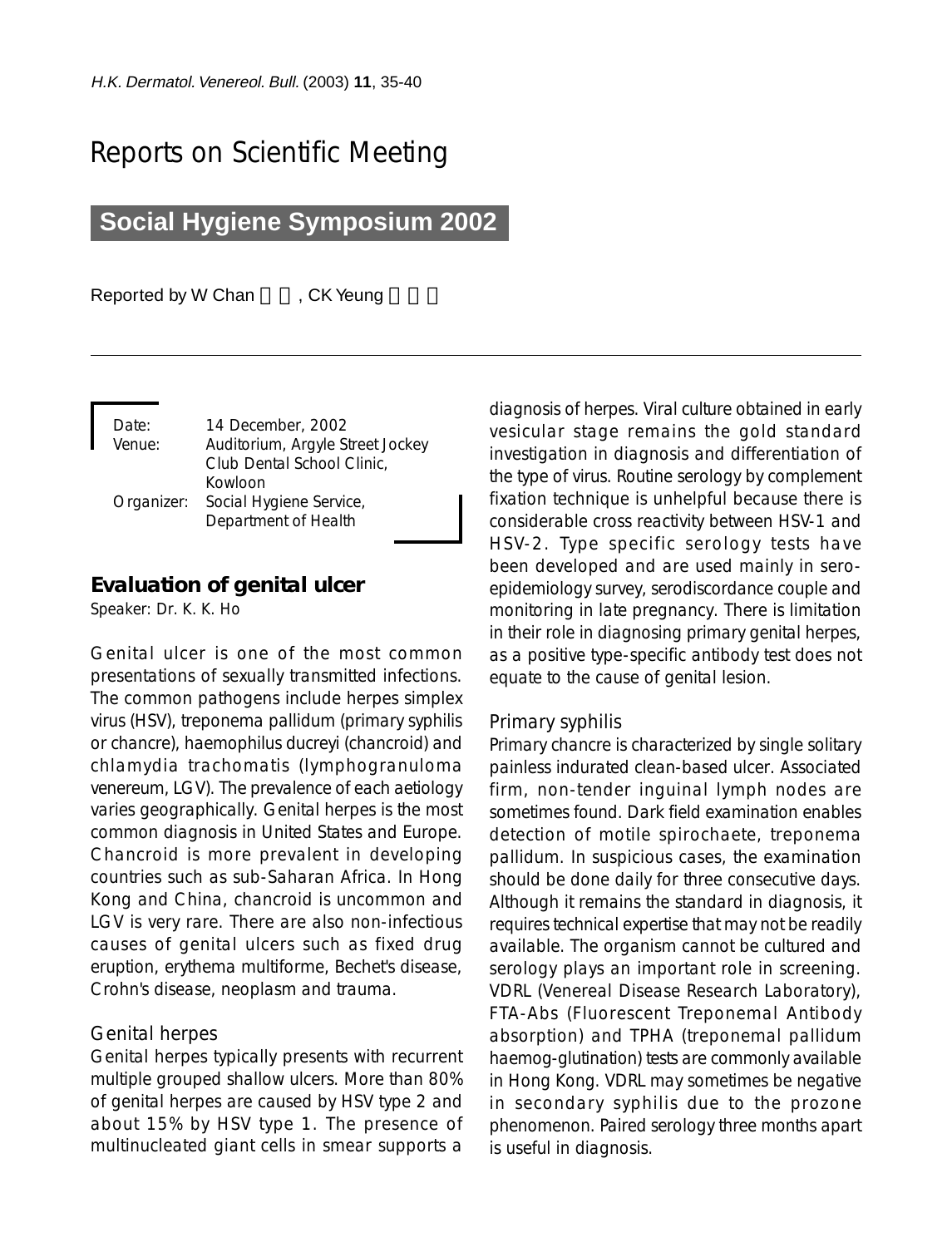## *Chancroid*

Chancroid usually presents with multiple painful deep undermined purulent ulcers with unilateral tender lymph nodes. The diagnosis is suggested by tracking of gram-negative rods in mucus strands in a smear taken from the ulcer, giving a 'shoal of fish' appearance under microscopy. Definitive diagnosis is made by the isolation of haemophilus ducreyi in haemin-rich culture media.

Multiplex polymerase chain reaction has been developed to detect the above three organisms from a genital ulcer using one single swab. The sensitivity is high and the results can be available in a few hours. The specificity is more than 95% when clinical chancre or chancroid is seen. However, its use is limited by cost and technique. Clinical diagnosis is important in practice. In a recent study in China, about one-third of genital ulcer is due to syphilis and about 12% had concomitant infection of more than one aetiology. The causes remain unclear in almost one-third of cases.

### *Learning points:*

*Management of genital ulcer includes accurate diagnosis, appropriate investigations and treatment. Education, contact tracing and HIV counseling and testing are also important.*

## **High-risk human papillomavirus in local high-risk women (STD clinic attendees and HIV-1 positive women)** Speaker: Dr. W. K. Tang

Over 100 types of human papillomaviruses (HPV) have been identified. Certain types such as type 16, 18, 31, 33, 58 tend to affect the lower genital tracts. These infections are more persistent and possess moderate to high oncogenic potential. Genital wart is the third commonest sexually transmitted infections in Hong Kong according to the Social Hygiene Service statistics in year 2000.

HPV are small DNA viruses containing approximately 7900 base pairs. HPV type 16, 18, 26, 31, 33, 35, 39, 45, 51, 52, 56, 58, 59, 68, 82, 83 are considered intermediate to high-risk in causing genital tract malignancy. Their transmission is mainly through sexual contact. Type 6, 11, 40, 42, 53, 54, 57, 66, 84 are of lower oncogenic potential. Type 6 and 11 may cause laryngeal papillomatosis in babies through vertical transmission.

The incubation period of HPV infection varies from one to eight months. Seventy percent of patients have spontaneous remission, with undetectable HPV twelve months after the initial infection and only nine percent have persistent infection after 24 months. The risk factors for persistent infection include HIV-1 infected persons, old age, immunocompromised, multi-type infection. HPV is associated with various degrees of cervical abnormalities including atypical squamous cells of undetermined significance (ASCUS), low-grade squamous intraepithelial lesion (LSIL), high-grade squamous intraepithelial lesion (HSIL) and squamous cell carcinoma.

The two most important HPV proteins in the pathogenesis of malignant disease are E6 and E7. They bind to protein products of two cellular tumor suppressor genes p53 and retinoblastoma (Rb) respectively. These proteins regulate normal cell division. After binding to E6 and E7, normal cell control is lost leading to immortalization of cell lines. In HIV patients, the tat-1 gene would bind to E2 protein leading to reduction in its inhibitory effect on E6 and E7 and enhances HPV replications.

The presence of koilocytes in cervical smear cytology is suggestive of HPV infection. Diagnosis of HPV can be made by various methods including in-situ hybridisation, southern transfer hybridization, dot blot, and filter hybridisation. Polymerase chain reaction (PCR) is the most sensitive method. Hybrid capture assay is available as commercial kit and is as sensitive but less specific.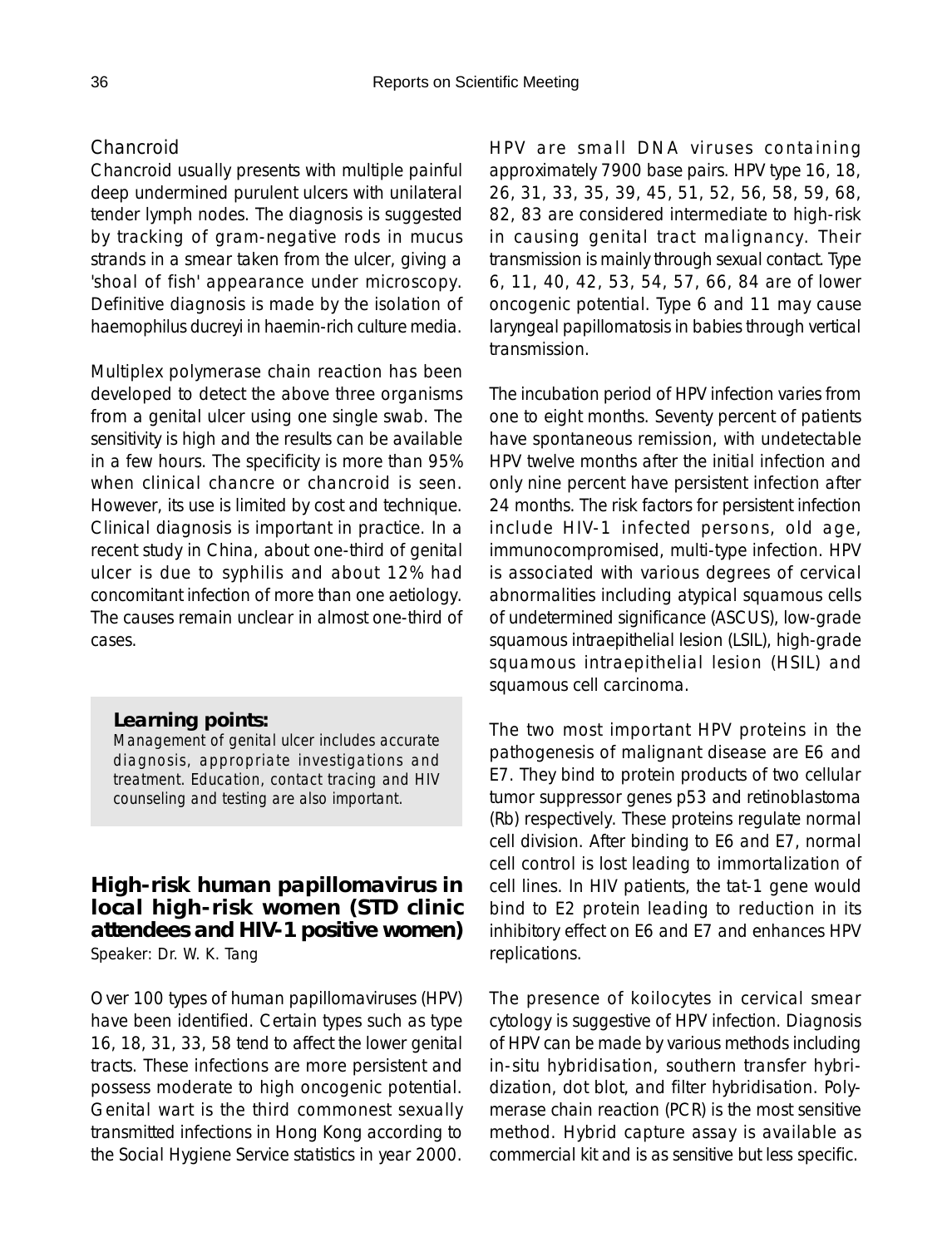A recent surveillance study based on STD clinic attendees and HIV-1 positive women showed that 48.3% were HPV positive (by type-specific PCR for HPV 16, 18, 58 and nucleotide sequencing of the nested PCR products). Twenty-four percent of the participants (majority are not commercial sex worker) had oncogenic types and 12.8% had lowrisk HPV and 5.2% had multiple infections. Among HIV-1 infected women, 27.5% were co-infected with oncogenic HPV. The overall prevalence of HPV infection in local STD clinics had increased four folds when compared to data ten years ago. Compared to overseas data, the prevalence in the West is about 20% to 46% in all population. It was estimated to be about 43% in HIV patients and 13% on non-HIV patients. About 14% of commercial sex worker in Singapore is positive for oncogenic type of HPV. The most important risk factor for oncogenic HPV infection is HIV-1 positivity. Other factors including black race, young age, frequency of vaginal sex, alcohol, oral contraceptive pills are less consistently reported.

The role of HPV testing as primary screening test of cervical malignancy in asymptomatic patient is still a debate. It is generally agreed that a combination of Pap's smear and HPV testing is a sensitive method to pick up patients with equivocal cervical smear results, such as ASCUS for further investigations.

## *Learning points:*

*Oncogenic HPV is an important cause of anogenital malignancy. It must be ruled out in high-risk women with this infection.*

## **Syndromic approach to management of sexually transmitted infections**

Speaker: Dr. K. T. Chan

Effective management of sexually transmitted infections (STIs) is essential in controlling their spread, which may otherwise have major socioeconomic consequences. Around 50% of STIs remain asymptomatic. Service delivery and management of STIs can be divided into resources rich and resources poor settings. The former emphasized on aetiological approach to STI management that requires quality assured laboratory supports and instantaneous administration of treatment. The World Health Organization advocates STI syndromic management that is a practical, evidencesupported, cost-effective approach to STIs in resources poor settings, such as primary care settings.

Syndromic management requires front-line staff to diagnose and treat STIs at the first visit, recognizing STIs through symptoms and signs. The syndromic approach can provide acceptable, accessible, rapid and effective treatment at first instance without complications. This approach covers the majority of STIs and the most serious diseases. However, the syndromic approach has limitations in management of vaginal discharge and genital ulcers. Vaginal discharge adopted by syndromic approach does not take into account the asymptomatic nature of STI related cervicitis. On the other hand, the sensitivity of diagnosing genital ulcer due to genital herpes or primary syphilis may vary as a result of the difference in the experience of the primary health care physicians. Effective management of STIs reduces their spread in the community, lowers antibiotic resistance as well as HIV incidence rate, but it should be modified according to local health care systems. The main STI syndromes include urethral discharge in men, vaginal discharge in women, genital ulcers, genital growths in men and women, scrotal swelling, lower abdominal pain and conjunctivitis in neonates. The algorithms must take into account the risk assessment profile of local high-risk population, using single dose and combination therapies in addition to health education, harm reduction like condoms promotion and partner notification.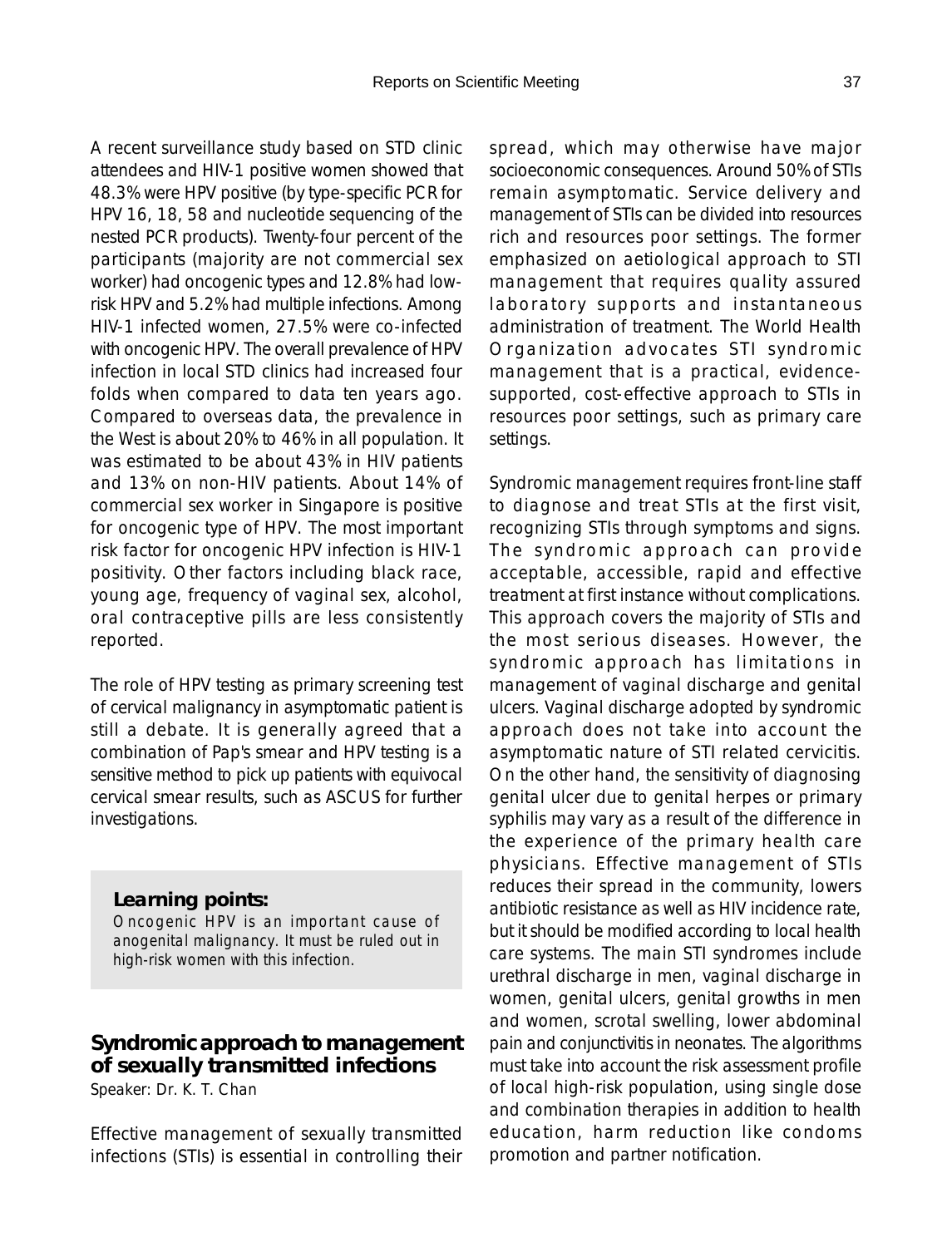Treatment of urethral discharge should cover gonococcal and chlamydial infections. The first line antibiotics comprise single dose of ceftibuten 400 mg and doxycycline 100 mg twice daily for one week. Persistent or recurrent urethral discharge usually results from re-infection, poor compliance or antibiotic resistance. One single dose of metronidazole 2 g can be used to cover trichomonas vaginalis after ruling out the above possibilities.

Syphilis and genital herpes account for the majority of genital ulcers. The presence of vesicles and history of recurrence supports the diagnosis of genital herpes. The ulcers of primary syphilis are often larger and of diameter around 1.5 to 2 cm. Other rarer causes include chancroid, lymphogranuloma venereum and granuloma inguinale. Penicillin remains the first line treatment for syphilis.

The management of vaginal discharge depends on the severity of symptoms (such as absence or presence of lower abdominal tenderness) and the risk profile (including age, marital status, new sexual partners in past 3 months, and current partner with STI and condom use). High-risk group should be treated as cervical chlamydial and gonococcal infections. For low-risk group bacterial vaginosis, trichomonas vaginalis and candidiasis may be considered. Lower abdominal pain may be due to pelvic inflammatory disease which can be treated by intramuscular ceftriaxone 1 g every eight hours together with doxycycline 100 mg twice daily and metronidazole 500 mg twice daily. For the above regimes, therapy should be continued until at least two days after the patient has improved and should be continued with either doxycycline 100 mg orally twice daily for 14 days or tetracycline 500 mg orally four times daily for 14 days. Intramuscular spectinomycin can be given if patients are sensitive to beta-lactams.

In managing scrotal swellings, the diagnosis of epididymitis depends on the risk assessment profile, recent venereal exposure and age. The main differential diagnosis is torsion of testis that warrants an urgent surgical referral. The history of scrotal trauma, previous torsion, elevated and rotated testis help to differentiate between these two conditions.

#### *Learning points:*

*The World Health Organization advocates STI syndromic management that is a practical, evidence-supported, cost-effective approach to STIs in resources poor settings, such as primary care settings.*

## **Geriatric dermatology**

Speaker: Dr. L. S. Ku

## *Biology of the aging skin*

The epidermis becomes thinner with age and its water binding capacity is reduced. The amount of collagen decreases with age and collagen bundles become fragmented and disoriented. Elastic fibres are progressively reduced and disintegrated. These changes lead to wrinkling and loss of elasticity of elderly skin. Sebum secretion declines with age. The immune function of aging skin also declines, resulting in increased risk of photo-carcinogenesis and skin infections.

#### *Senile pruritus*

This may be localised or generalised. It is crucial to exclude primary cutaneous or systemic causes of pruritus before attributing the symptom to senility. The important causes of pruritus include liver diseases, renal failure, lymphoma, haematological malignancies, thyroid dysfunction and drugs. Candidiasis accounts for the itch in the majority of patients with diabetes mellitus. Management is difficult, comprising administration of emollients, soothing agents, anti-pruritics, topical steroid, and sedating anti-histamines.

#### *Asteatotic eczema*

This common skin condition is often worse in winter and is most pronounced in the lower limbs. The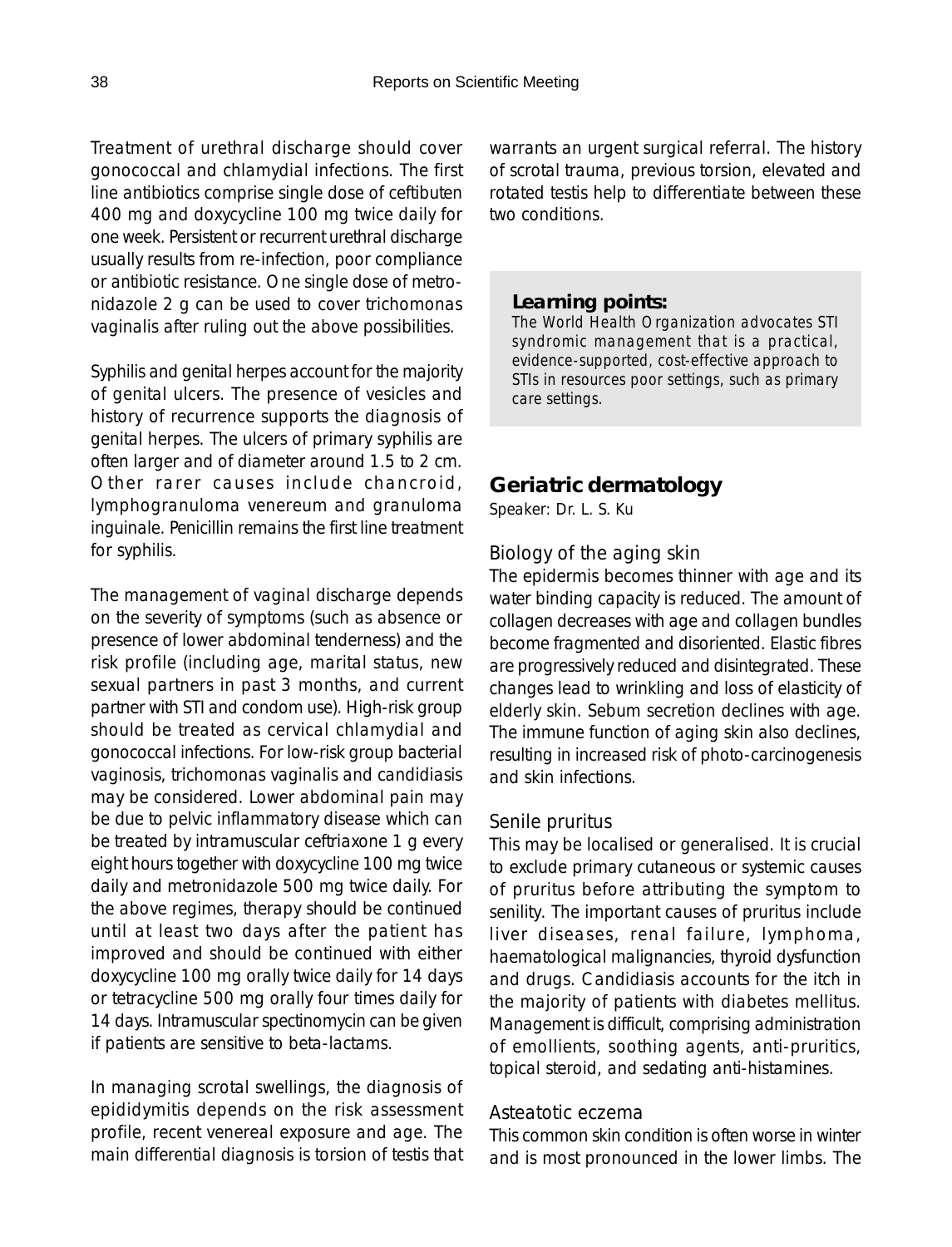skin has a cracked appearance and is aggravated by frequent washing and central heating. Emollients improve xerosis and reduce the need of topical steroid. They should be applied immediately after bathing. Hot water bathing and soap are to be avoided. Topical steroids may be used but elderly patients are more prone to the adverse effects.

## *Stasis eczema*

Stasis eczema is common in elderly, especially those with chronic lower limb oedema and varicose veins. It may present with weeping and crusting eczematous lesions mainly on medial aspect of lower limbs. Dry, scaly, hyperpigmented, ulcerative and atrophic changes may be found in chronic stages. The causes include venous insufficiency, minor trauma and allergic reaction to extravasated protein antigens. Treatment consists of correction of varicose veins, emollient, topical steroid, potassium permanganate wet compresses and eradication of infection. Leg elevation and compression stockings are also important.

#### *Psoriasis*

Elderly patients tolerate erythrodermic and pustular psoriasis less well than younger patients especially in terms of cardiovascular stress, and they are prone to cardiac events. Moreover, treatment can be more difficult. Firstly, they may be unable to apply topical therapy properly or travel to and from clinics for phototherapy. Secondly, the presence of hyper-lipidaemia, impaired liver and renal functions and potential drug interactions also adversely affect the choice of treatment. Methotrexate is one of the favoured choices in elderly patients. Small doses of methotrexate are well tolerated and keep the disease controlled, but long-term administration is limited by side effects and potential adverse drug interactions.

### *Bullous pemphigoid*

The differential diagnosis in the elderly includes friction blisters, bullous impetigo, pemphigus vulgaris, diabetic bullae, and epidermolysis

bullosa acquisita. Bullous pemphigoid is mainly a disease of elderly over 60 years of age and presents as large tense blisters with erythematous on urticarial bases. It is an autoimmune disease with circulating anti-skin antibodies against the dermo-epidermal junction. Eroded skin from ruptured blisters often showed a good tendency to re-epithelialise and does not scar. Although it is a self-limiting disease, it may last for month or years. Localised disease can be treated with potent topical steroids alone. Extensive disease is usually managed with systemic corticosteroids with or without steroid sparing agents. Adjunctive agents such as tetracyclines may be used.

## *Chronic leg ulcers*

Most chronic leg ulcers are due to venous hypertension. Underlying causes especially venous or arterial insufficiency must be corrected. Daily dressing with antiseptics is necessary but repeated courses of antibiotics without positive culture is not justified. Debridement and skin grafting may be needed in difficult cases.

### *Scabies*

It is caused by Sarcoptes scabiei var hominis and may mimic senile pruritus. The common sites involved are finger webs, wrists, antecubital fossae, axillae and genitalia. A high index of suspicion is needed and the diagnosis is confirmed by microscopy of skin scrapings of papules or burrows. Treatment includes topical benzyl benzoate, malathion or γ-benzene hexachloride. Crusted (Norwegian) scabies though uncommon is highly contagious. It typically occurs in debilitated or mentally retarded patients often appearing as itchy or non-itchy psoriasiform dermatitis with thick crusts and scales over hands and feet. Vigorous treatment with benzyl benzoate for four days and adequate treatment of contacts are indicated. Oral ivermectin can be considered if topical treatment fails.

#### *Herpes zoster*

It is common in the elderly with incidence of 10/ 1000/year at age of 90. Elderly is susceptible to